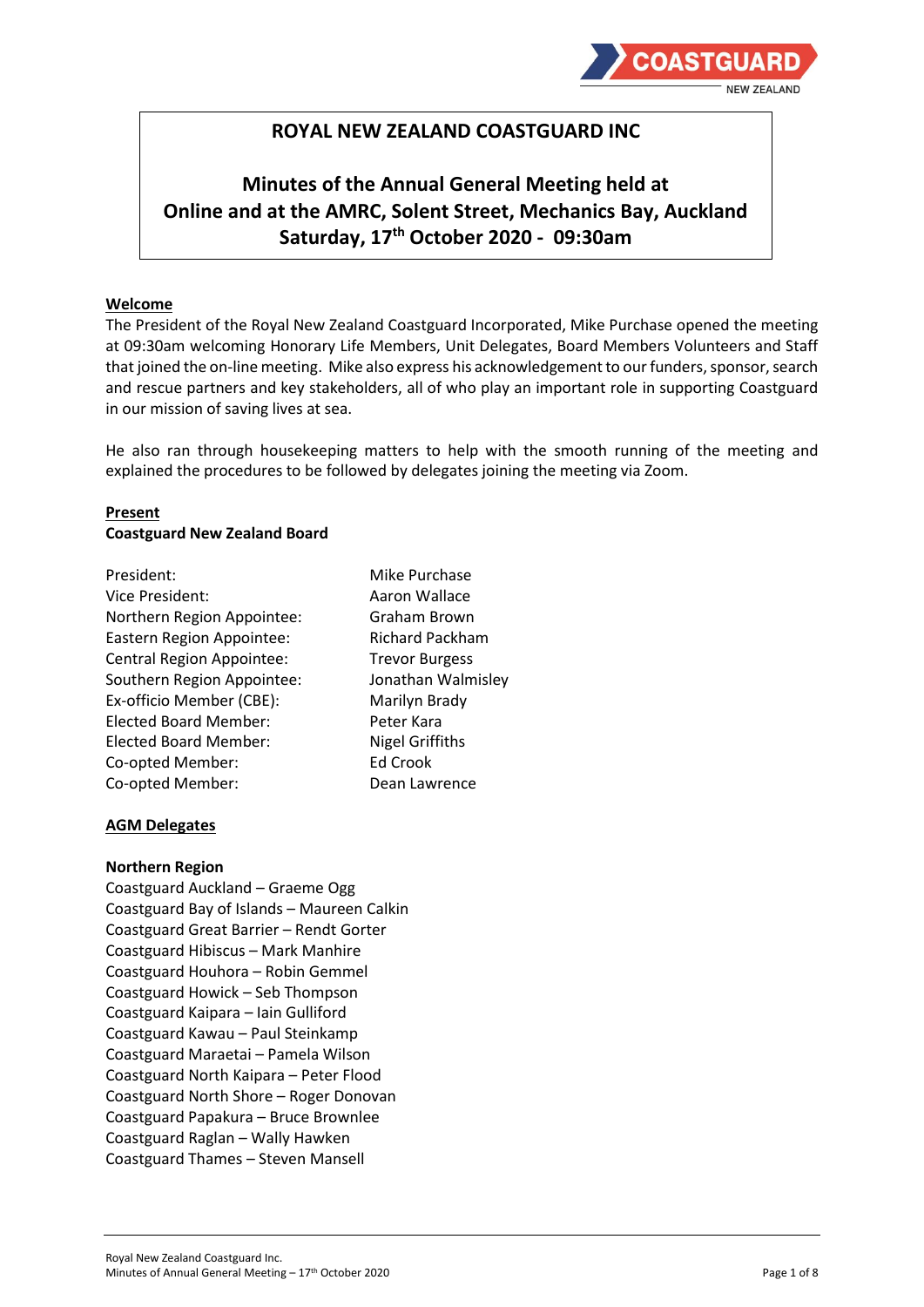

Coastguard Titirangi – Scott Palmer Coastguard Tutukaka – Keith McKay Coastguard Waiheke Island – David Black Coastguard Waiuku – Ross Tate Coastguard Whangarei – Brian Whimp Coastguard Whangaruru – Karlene Wakefield Comms Unit – Steve Clearwater Coastguard Northern Region – Graham Brown

## **Eastern Region**

Coastguard Hawkes Bay – Dick Hilton Coastguard Lake Taupo – Michael McSherry Coastguard Maketu – Geoff Oliver Coastguard Opotiki – Pauline Bradley Coastguard Rotorua Lakes – Coastguard Tauranga – Simon Barker Coastguard Turangi – Maurice Heappey Coastguard Waihi Beach – Tim Watts Coastguard Whakatane Coastguard Whangamata – Ken Worthington Coastguard Whitianga – Stuart Brown Coastguard Eastern Region – Richard Packham

#### **Central Region**

Coastguard Kapiti Coast – Jerry Bardon Coastguard Mana – Carl Nixon Coastguard Manawatu – Grant Rigby Coastguard Marlborough – Dick chapman Coastguard Nelson – Peter Kara Coastguard South Taranaki – Scott Williams Coastguard Taranaki – Coastgua rd Wanganui – Garry Hawkins Coastguard Wellington – Vicki Rowland Coastguard Central Region – Trevor Burgess

#### **Southern Region**

Coastguard Bluff – Glen Wilcox Coastguard Canterbury – Dan Fishkin Coastguard Clyde – Coastguard Dunedin – Coastguard Kaikoura – Daryl McMillan Coastguard Lake Brunner – Nigel Shirley Coastguard MacKenzie Lakes – Norman Geary Coastguard North Canterbury – Logan Pryce Coastguard Queenstown – Phil Wiel Coastguard Riverton – Ross McKenzie Coastguard South Canterbury – Nigel Adams Coastguard Sumner – Blair Quane Coastguard Wanaka Lakes - Jonathan Walmisley Coastguard West Coast – Paul Wheeler Coastguard Southern Region – Jonathan Walmisley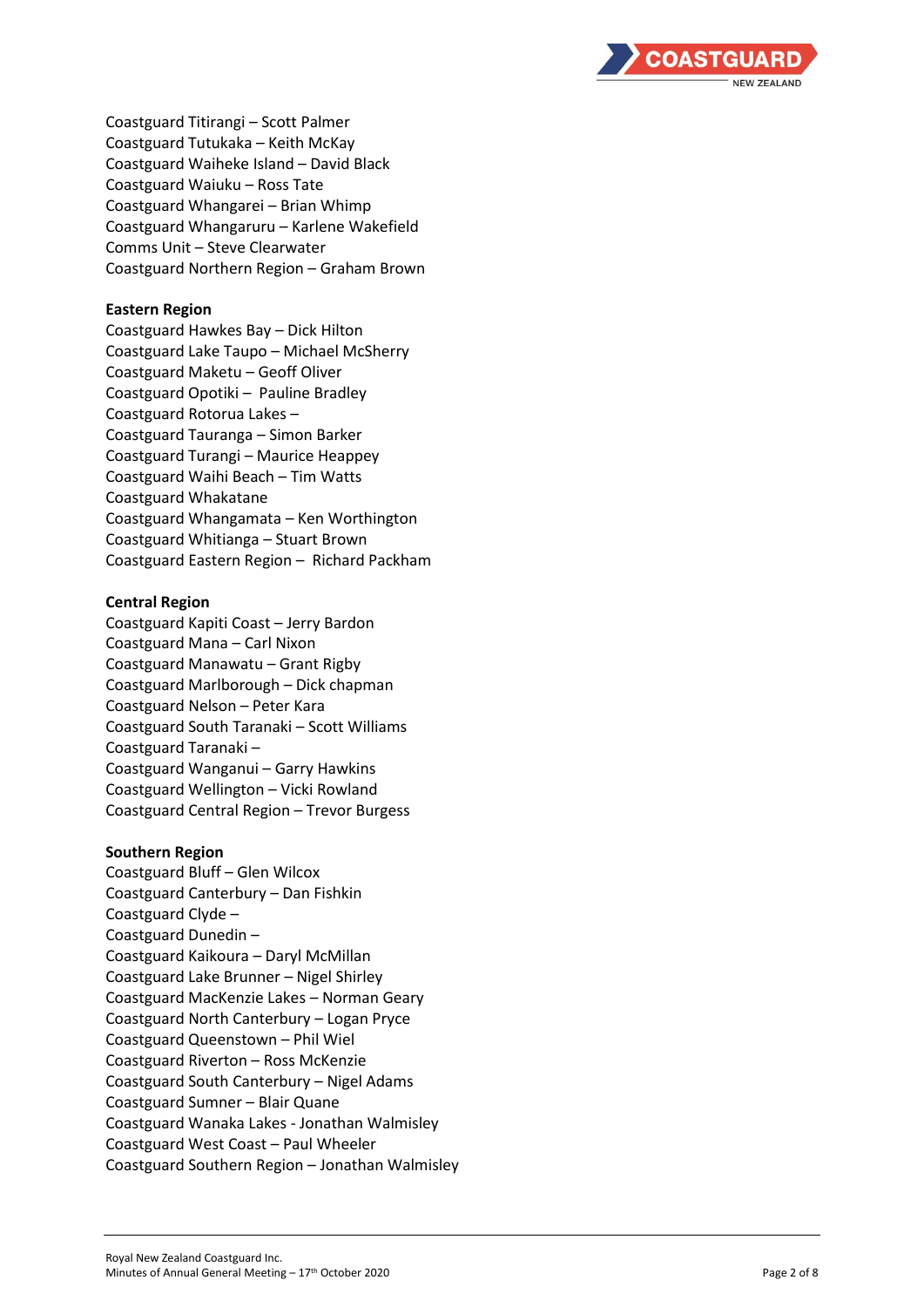

# **Apologies**

The following apologies have been received:

- Coastguard Northland Air Patrol
- Coastguard Tairua / Pauanui
- Coastguard Whakatane

A call from the floor for any further apologies.

*Motion: That the apologies be accepted.*

**Moved** – Jonathan Walmisley, Coastguard Wanaka **Seconded** – Wayne Ballantyne, Coastguard Nelson **CARRIED**

## **Obituaries**

We have received notice that sadly a number of volunteers have passed away the last year. We would like to record them in the minutes and they are:

#### **Northern Region**

Barry Thompson - Honorary Life Member Kevin Sharkey - Coastguard Waiuku

#### **Eastern Region**

Keith Klein – Coastguard Whangamata Sue Nicholson – Coastguard Whangamata Dave Irvine – Coastguard Whangamata

## **Central Region**

Joe Dixon – Coastguard Kapiti Colin Hunt – Coastguard Taranaki Barry Cawte – Life Member Coastguard Opotiki

#### **Southern Region**

| Carol Coard        | Coastguard Riverton        |
|--------------------|----------------------------|
| <b>Steve Binns</b> | Coastguard Mackenzie Lakes |
| Wayne McMillan     | Coastguard Mackenzie Lakes |

Call for any further obituaries from the floor?

A moment's silence was observed for those members who passed away during the past 12 months.

## **Minutes of the previous Annual General Meeting**

Minutes of last year's Annual General Meeting held on 19<sup>th</sup> October 2019 held at the Cordis Hotel, Auckland have been distributed prior to this meeting.

Are there any corrections? *Motion: That the Minutes of the 2019 Annual General Meeting are accepted as a true and correct record* 

> **Moved – Rendt Gorter- Coastguard Great Barrier Seconded – Geoff Oliver – Coastguard Maketu CARRIED**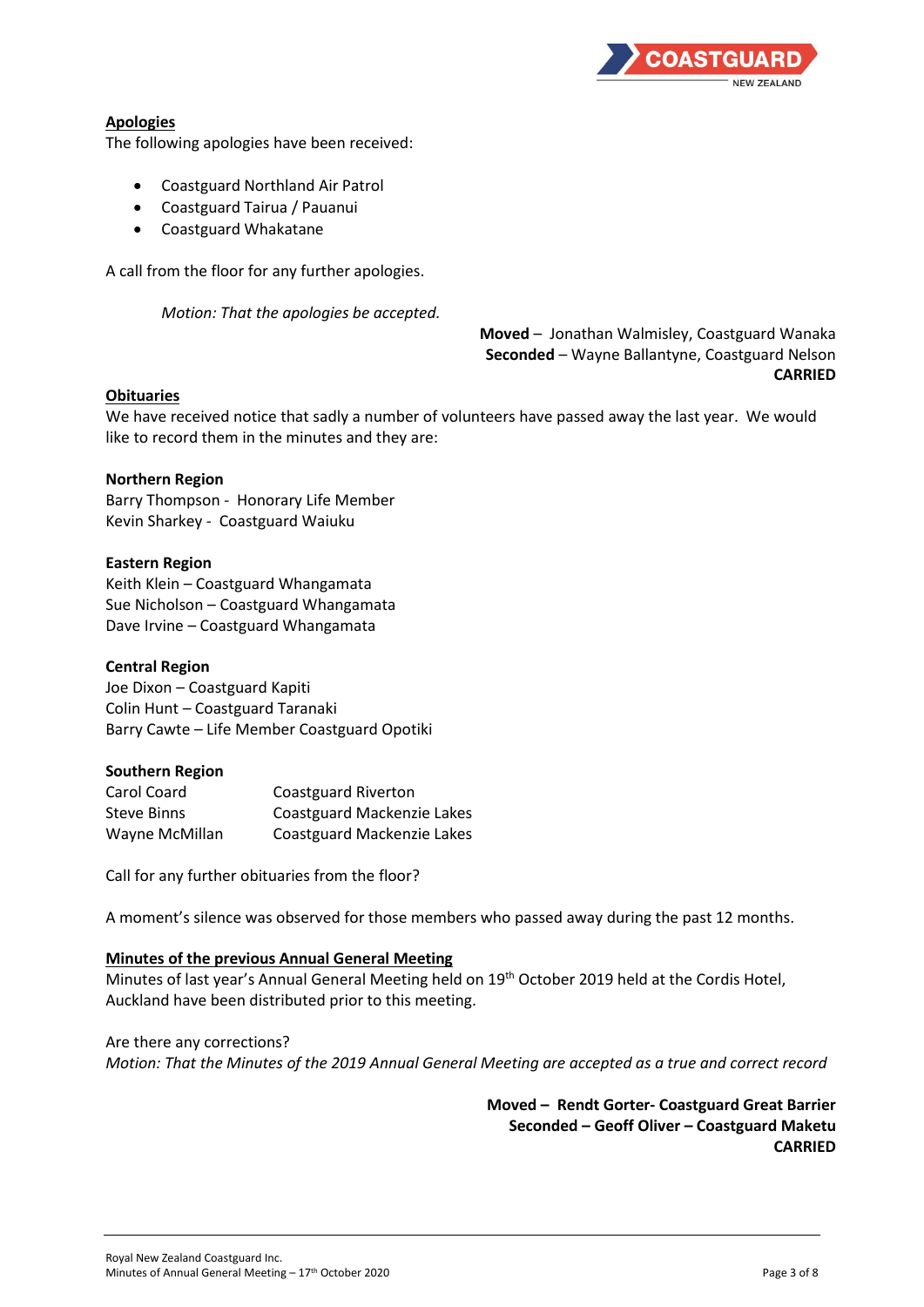

Minutes of the Special General Meeting held at the Marine Rescue Centre, Mechanics Bay, Auckland on Hotel, Auckland on Saturday, 7<sup>th</sup> March 2020 have been distributed prior to this meeting.

*Motion: That the Minutes of the 2020 Special General Meeting are accepted as a true and correct record.*

**Moved – Stuart Brown – Coastguard Whitianga Seconded – Vicki Rowland – Coastguard Wellington CARRIED**

## **Matters Arising**

There were no matters arising from the previous minutes.

## **President's Report**

Mike Purchase presented his report to the AGM and highlighted the work that has gone into Project Horizon over the last 12 months and expressed his gratitude to Kira Schaffler as Project Manager for his dedication and guidance and support during the implementation.

Project Horizon is a long-term project and will take a number of years to fully realise the benefits and achieve uniformity and consistency across an organisation that has operated in five different parts over the last 16 years. The purpose of this work is to enable Coastguard to develop and execute on better strategy, the most important of which is the volunteer strategy and the training project.

The chairman of the Board thanked our funders, supporters and partners for their support to Coastguard as well as the dedication and resilience of all our volunteers and staff during this particular difficult year.

*Motion: That the President's Report end of the year report June 30th 2020 be accepted.*

**Moved** – Mike Purchase, CNZ President **Seconded** – Wayne Ballantyne, Coastguard Nelson **CARRIED**

## **CEO's Report**

Callum Gillespie presented his report and said that when he took the role in February this year he did not expected to be dealing with Covid-19 but besides having a busy year on the water, the tragedy of Whakaare/White Island and Project Horizon as well. Covid19 presented us with challenges that made us re-evaluate and redefine processes and procedures to ensure the wellbeing of volunteers as well as the operational and essential services staff. With most of the population to be holidaying at home this summer and the forthcoming America's Cup, Callum believed it would very likely be one of our business year on record across the country.

Callum also underlined the fact that a programme of work, training and delivering on our Volunteers Strategy was one of the core objectives of the organization.

Our Impact

- 458 life-saving rescues (Cat 1 & 2)
- 2,995 incidents responded to
- 6,054 people brought home to safety
- 225,473 radio calls
- 276,309 volunteer hours' given

Next steps

- Talking with volunteers about the project and proposed recommendations
- Focus groups to start redesign of training framework that works for all volunteers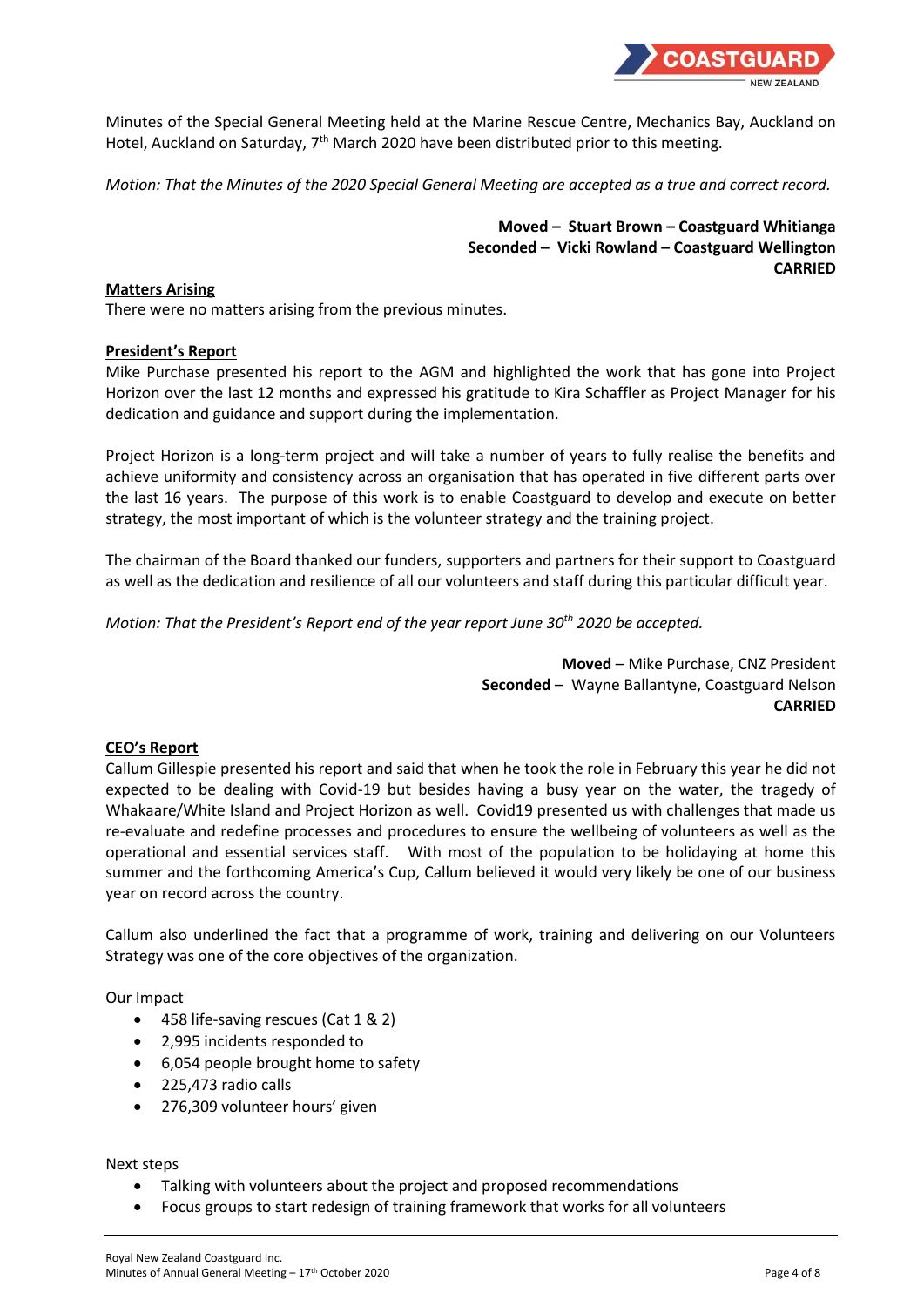

- Developing requirements for our Learning Management System
- Redesign of CRV training framework to be completed by February

Callum thanked everyone for joining the meeting on and his thanks to all volunteers and hard-working dedicated staff.

*Motion: That the CEO's Report end of the year report June 30th 2020 be accepted.*

**Moved** – Mike Purchase, CNZ President **Seconded** – Bruce Brownlee, Coastguard Papakura **CARRIED**

## **2019/2020 Annual and Financial Reports**

Copy of Annual and Financial Reports had been circulated prior to this meeting. All delegates had received a financial letter with their 21-day pack. The President of the Board introduced Philip Harkness, Head of Finance who presented the Financial Report.

Philip noted that there had been a strong result in what was a challenging period with the last quarter of the financial year impacted by the Covid-19 lockdown.

#### Also:

A review of the consolidated P&L published in our report shows a surplus of \$2.96m and if you exclude the funding for the Americas Cup, we reported a surplus of \$60,000

- The Lotteries continue to perform strongly with revenue over \$3.0m dollars which is 26% of Total revenue
- Revenue for donations grew strongly, up just under \$100k dollars or 6.6% YOY.
- Cost management remained a focus and dropped \$195k or decreased 2% YOY
- \$5.5m or 48% of Income comes from Grants Both Local Authority and Central Government
- \$4.2 Million or 37% of expenditure was paid to our Units for operational costs- this includes Training, R&M and Regional Grants
- \$1.3m or 12% of Expenditure was focused on income Stream development, with a focus of growing this to support the changing demands of the units

At the end of FY19/20 Coastguard NZ balance sheet remain strong with an equity position of \$13,5m or 85% of Assets.

Our equity has increased 28% and gives a solid base to support the growth and aspirations of Coastguard New Zealand.

CNZ held \$2.149m in Cash or equivalents, so this keep us in a strong position.

He also confirmed that we have had successfully integrated our 4 regions and CNZ into one entity. I would to personally thank the CNZ Finance team and Bellingham Wallace for their passion, commitment and drive to get this done so quickly.

It's important to acknowledge the important role that our funding partner play as without their support our task would be immeasurably more difficult;

- NZ SAR Council for their support through the Services Level Agreement Funding
- The Lottery Grants Board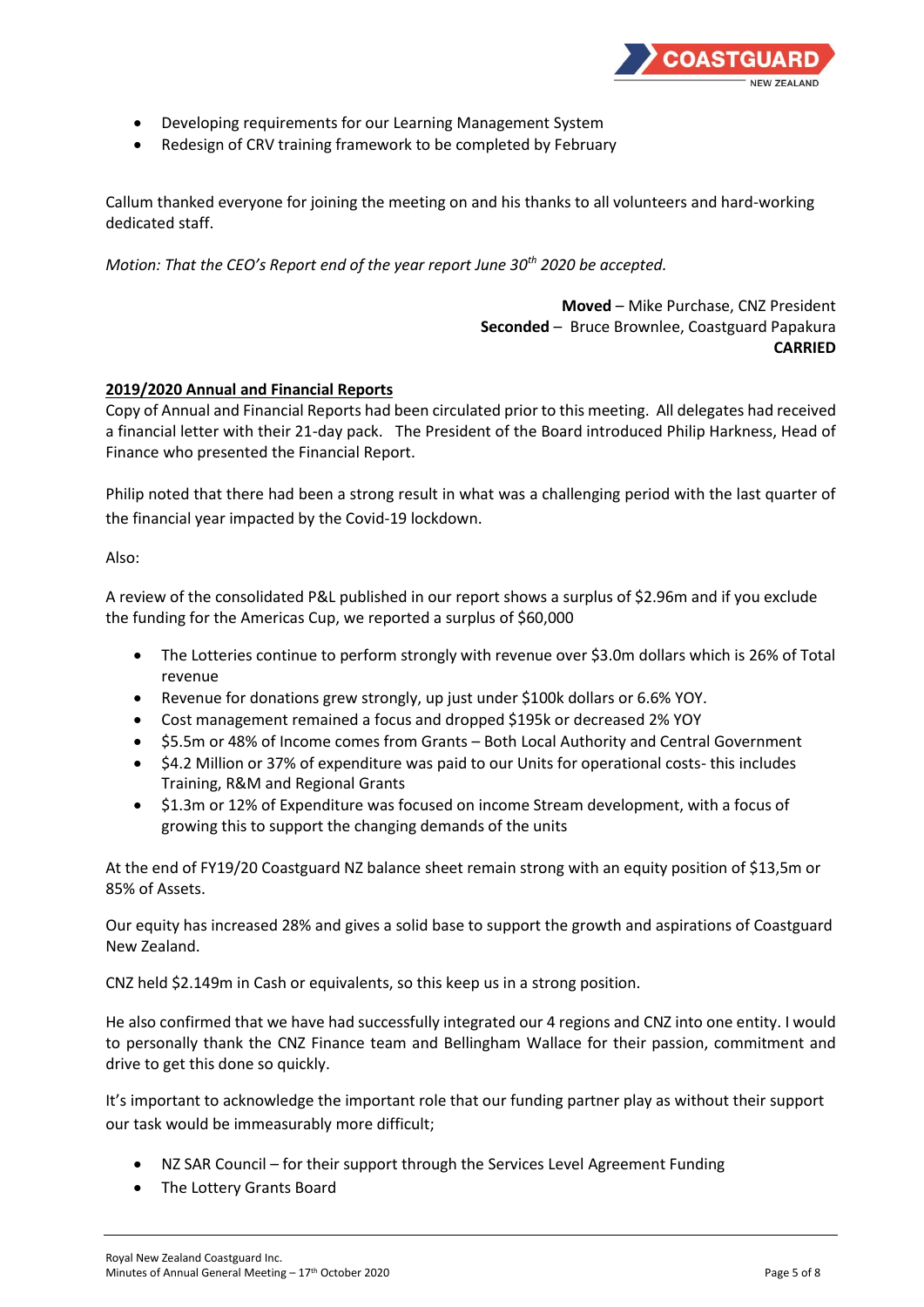

As a reminder our Full Group financial statements are required to be filed with Charities Services by 31 December. A Massive THANK YOU to each of your treasurer's for their assistance with providing the financial information required for the group consolidation. And a reminder to those who not submitted the relevant information can you action with urgently to ensure we meet our deadlines.

Finally, I'd like to take a moment to acknowledge the support of BDO Audit whose guidance and client support throughout the year has greatly appreciated– Peter and Blair thank you!

Call for any questions regarding the Annual or Financial Reports.

Question from the floor: None

The President also took this opportunity to thank Bellingham Wallace for all their support and team work during the years.

*Motion: That the 2020 Annual and Financial Reports be accepted.*

**Moved** – Vicki Rowland, Coastguard Wellington **Seconded** – Paul Wheeler, Coastguard West Coast **CARRIED**

## **Election of Patron**

*Motion: That His Royal Highness the Prince of Wales be invited to remain as the Patron for the coming year.*

> **Moved** – Mike Purchase, President CNZ **Seconded** – Geoff Oliver, Coastguard Maketu **CARRIED**

## **Appointment of Auditor**

Mike Purchase advised that given the new structure a robust Request for Proposal process was conducted for selection of a new auditor, with three firms submitting proposals. The President informed that RSM Hayes Auckland had been appointed as Coastguard New Zealand's Auditor for the next year.

*Motion: That RSM Hayes is appointed as Auditor for 2020 Financial Year.*

**Moved** – Mike Purchase, President CNZ **Seconded** – Dean Lawrence, Coastguard Waiuku **CARRIED**

## **Judicial Panel**

*Motion: That the meeting confirm the following appointments to the Judicial Panel.*

- **Brooke Archbold (Chairman)**
- Graham Reiher
- **22** Graeme Riach
- **22** Jody Foster

**Moved –** Mike Purchase**,** President CNZ **Seconded** – Bruce Browlee, Coastguard Papakura **CARRIED**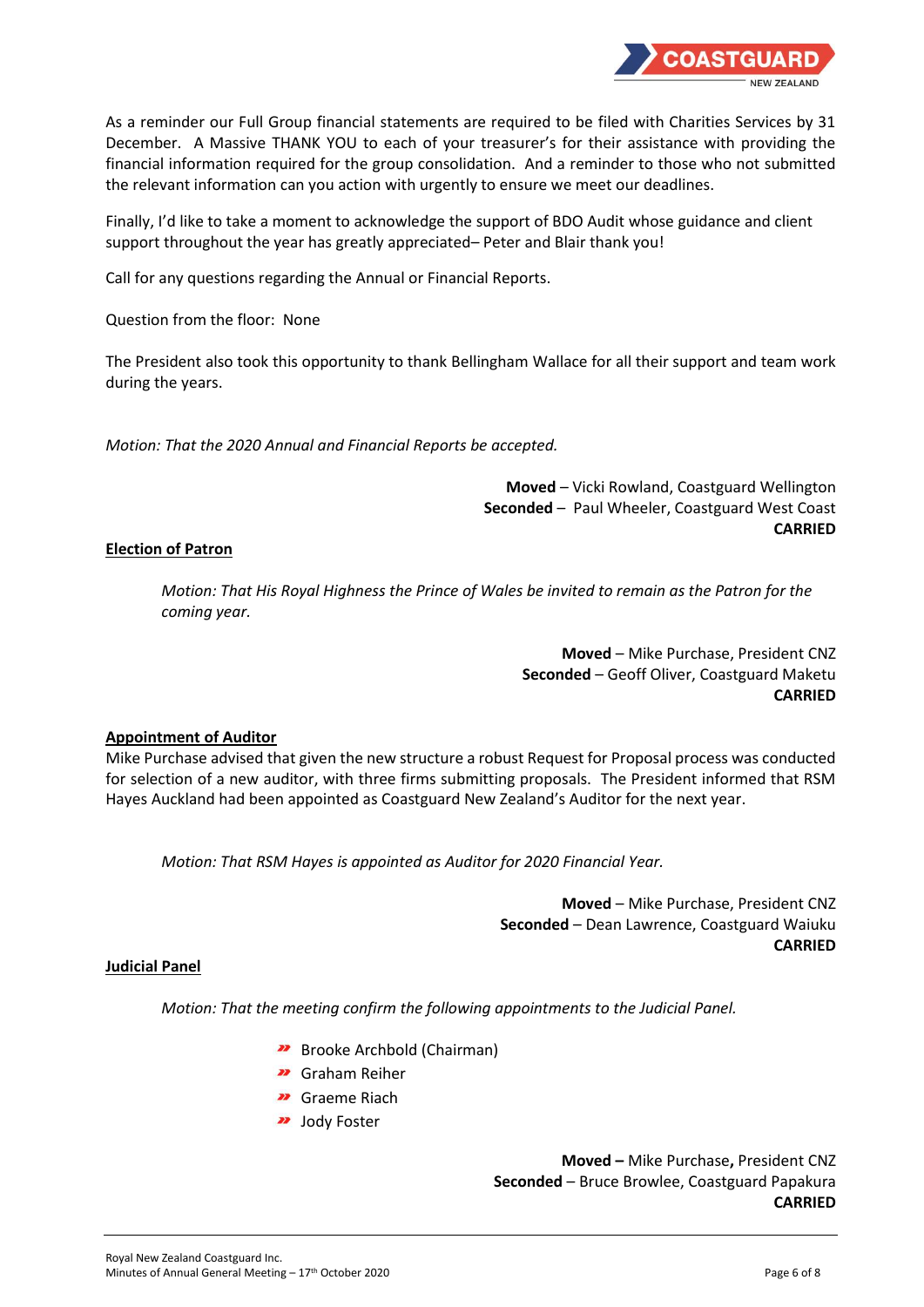

## **Annual Subscription Fee for 2020/2021**

The Board recommends, and I move, that the annual subscription fee be set at zero.

*Motion: That the annual subscription fee for the 2020/2021 period be set at zero.*

**Moved** – Mike Purchase, President CNZ **Seconded** – Nigel Adams, Coastguard South Canterbury **CARRIED**

## **Election of Officers**

#### **Elected Board Member**

The President requested Aaron Wallace to announce the new Board Members.

Aaron stated that the new CNZ Constitution adopted at the SGM on 7<sup>th</sup> March 2020 included the transition to a new board.

The composition of the new Board is as follows:

- Lead by a President who is nominated by Units
- 4 Elected Members who are also nominated and elected by Units
- 4 Appointed Members who are appointed by the Board Appointments Panel.

There was one nomination for the position of President: I would like to declare that Mike Purchase is duly elected unopposed.

The President announced that there were 10 candidates nominated for the 4 Elected Board Members, at least one must come from the North Island and another one from the South Island. Andrew Tetzlaft from Simpson & Grierson acted as scrutineer of the voting.

Based on Unit votes the following nominees are appointed to the CNZ Board with immediate effect:

- Peter Kara Coastguard Nelson
- John Linn Coastguard South Taranaki
- Dick Chapman Coastguard Marlborough
- Ross Lockwood Coastguard Waihi Beach

The Board Appointments Panel recruited 2 candidates of the 4 roles needed and had been appointed to the Board:

- Aaron Wallace
- Evelyn Davis

Mike congratulated all members of the new Board and also paid tribute to the departing Board members for their significant contribution throughout the years and especially the role played in Project Horizon leading to future growth and success of the Coastguard organization.

- Dean Lawrence
- Ed Crook
- Graham Brown
- Jonathan Walmisley